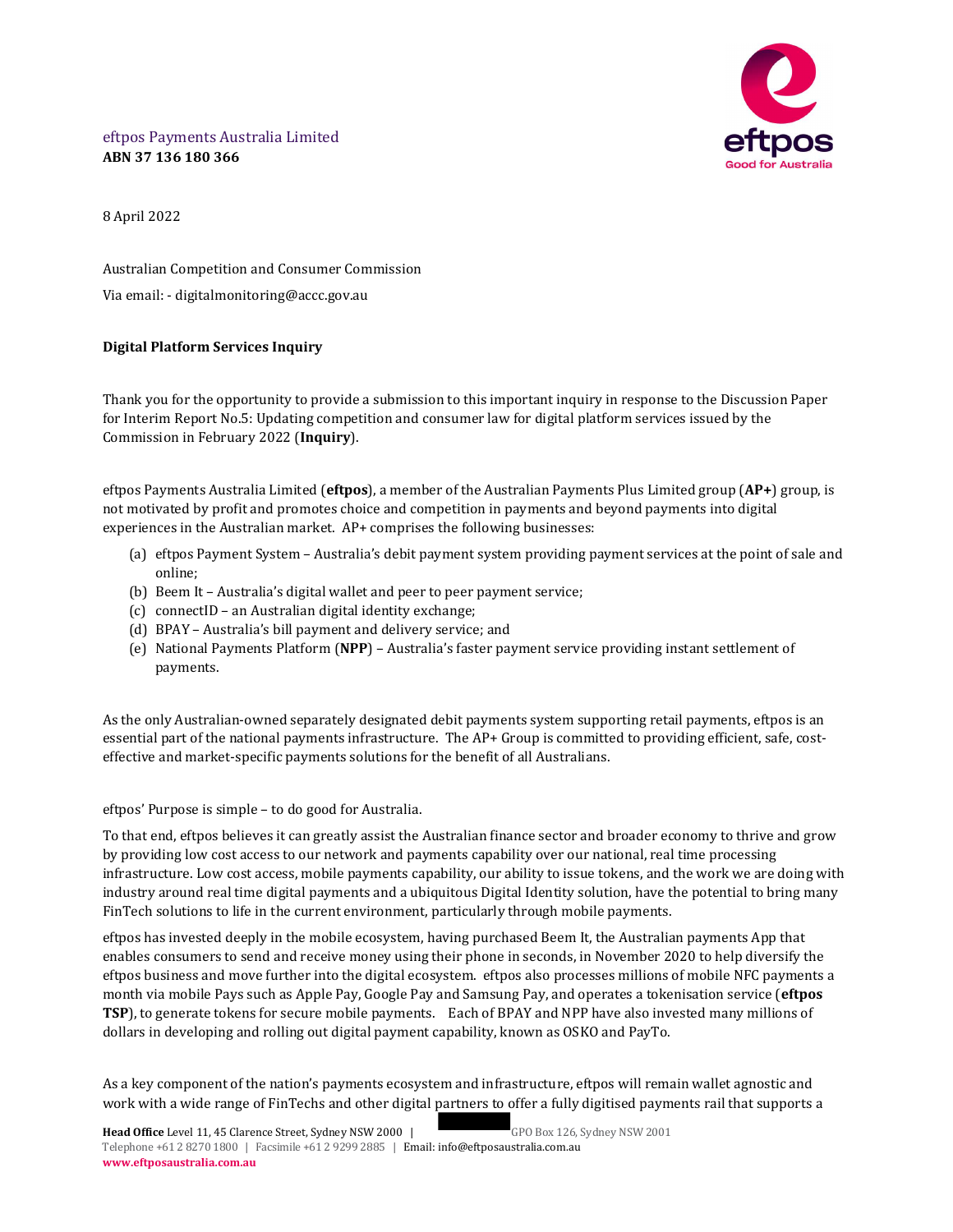

variety of competing digital wallets and other digital applications to encourage further innovation. To that end, eftpos is already supporting Apple Pay, Samsung Pay and Google Pay and we have seen eftpos mobile transactions grow rapidly year-on-year across all supported mobile ecosystems.

eftpos' Product Roadmap 2021 Update aims to drive payments competition and improve consumer experiences in Australia's fast-growing digital economy. The Roadmap follows the release of the company's digital and technology strategy in December 2020. It has five key elements:

- Mobile Wallets;
- eCommerce;
- Digital Identity connectID;
- APIs and FinTech access; and
- QR Acceptance & Experiences Platform.

Australians are increasingly turning to shopping online, and businesses are looking to digital innovation to improve productivity and efficiency as the nation continues to deal with COVID-19 and recovery.

Further information on the eftpos Roadmap can be found here:

https://www.eftposaustralia.com.au/sites/default/files/2021-09/eftpos-product-roadmap-update-sept-2021-s.pdf

# Response to Inquiry paper

eftpos congratulates the ACCC on a well-reasoned and comprehensive Inquiry Paper which has identified the competition and consumer harms and presents a wide variety of measures to address them. As such, eftpos does not propose to respond specifically to questions 1, 8, 9, 10, 11, 12, 13, 14, 15 and 16.

eftpos is also broadly supportive of proposals for regulation of large digital platforms that seek to extend their control of the market through acquisitions and movement into adjacencies and tie ins. As such, eftpos does not propose to respond specifically to questions 6 and 7 other than to say we agree with EU model which is based on high and persistent thresholds of turnover, user numbers and entities that enjoy an entrenched and durable position in its operations I.e. that perform a gatekeeper role with restrictive terms of participation.

Attachment 1 sets out eftpos' responses to specific Inquiry questions using the same numbering as in the Inquiry paper.

eftpos is fully supportive of any interventions that ensure a level playing field, support innovation, facilitate competition and guarantee the best outcomes and protections for merchants and consumers in Australia

Thank you again for the opportunity to provide a response to this Inquiry. Should you have any queries – please contact me at<br>Yours faithfully,



#### Matt Barr

# Managing Director, eftpos Scheme

Head Office Level 11, 45 Clarence Street, Sydney NSW 2000 | GPO Box 126, Sydney NSW 2001 Telephone +61 2 8270 1800 | Facsimile +61 2 9299 2885 | Email: info@eftposaustralia.com.au www.eftposaustralia.com.au

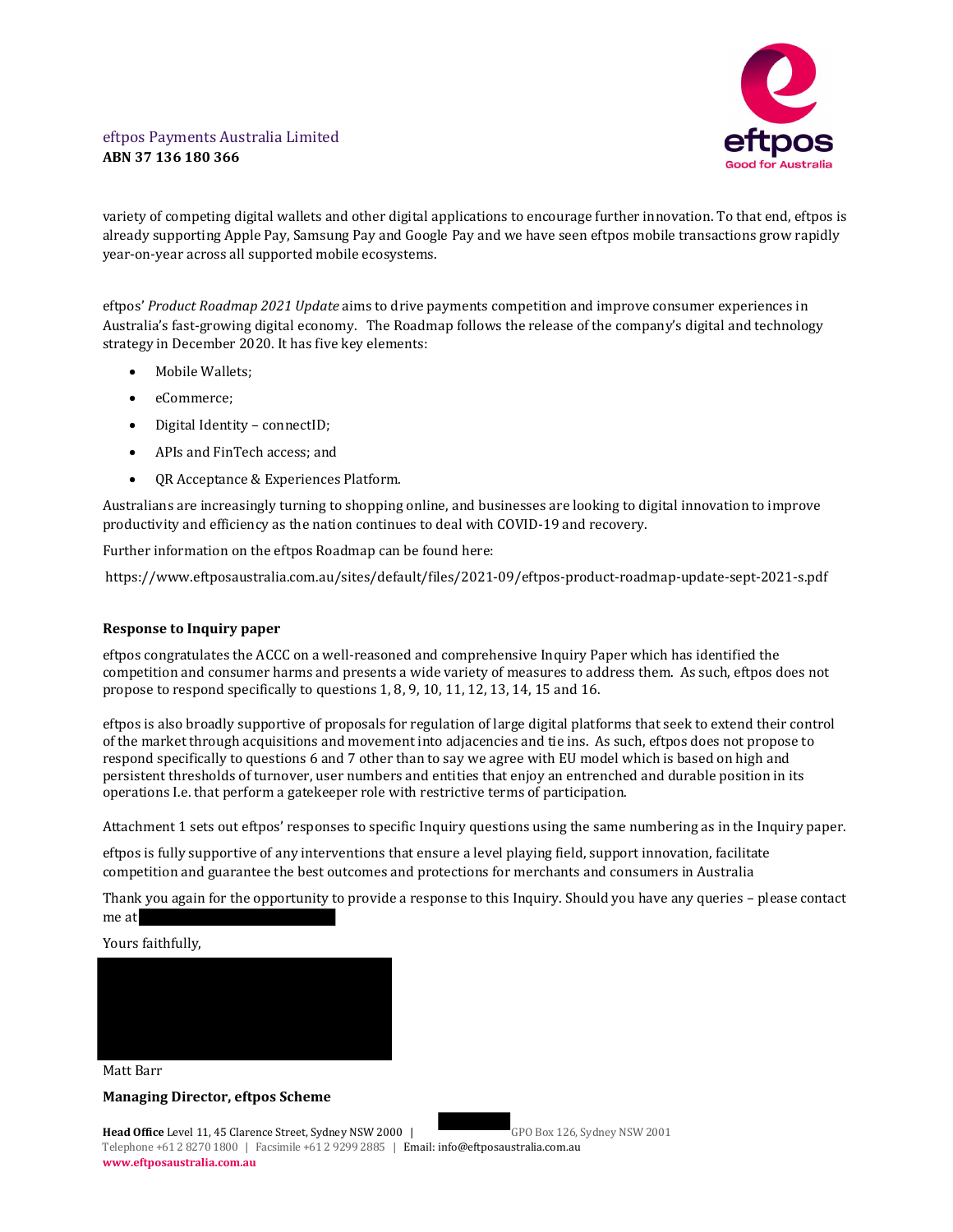eftpos Payments Australia Limited ABN 37 136 180 366



# Attachment 1

## Responses to specific questions (using the numbers in the Inquiry Paper)

### Chapter 6: Competition and consumer protection law enforcement in Australia 2. Do you consider that the CCA and ACL are sufficient to address competition and consumer harms arising from digital platform services in Australia, or do you consider regulatory reform is required?

The current Competition and Consumer Act 2010 (CCA) and the Australian Consumer Law (ACL) measures are not sufficient to address the competition and consumer harms that the Commission has identified in the Inquiry Paper. Law reform is needed.

The scope of the existing provisions necessarily leads to narrow investigations which are lengthy, time consuming and expensive for all parties (whether or not they are themselves under investigation) and does not address all the conduct that together cause the harms identified. The ACCC is not resourced to take action in all matters and actions are taken retrospectively, after the competition or consumer harms have occurred. The time taken to finalise investigations, prioritise actions and conclude actions allow for conduct to become entrenched, whether it is the focus of narrow enforcement action or ancillary to it.

The Inquiry seeks comment on other industries where specific legislative reform may be appropriate. "The characteristics of digital platform markets, such as high barriers to entry due to economies of scale and scope (including in relation to data) as well as significant network effects, have led to and entrench the powerful positions held by some large digital platforms. These market characteristics, in addition to the fast-moving, dynamic nature of digital platform services, have created challenges for traditional competition and consumer protection law enforcement in recent years" – (page 4 Inquiry Paper). The quoted section could just as easily be referring to the activities of participants in the payments industry (which is also a network industry) as digital platforms, potentially causing similar competition issues and barriers to entry.

Debit payments are the most common way to pay currently, according to the RBA's published data, and the growing reliance on contactless payments and mobile payments specifically has given rise to increased costs of business facing services which may translate to increased prices for consumers and reduced choice<sup>1</sup>

The Inquiry Paper has identified a number of potential reforms and listed overseas examples of law reform to address unfair trade practices, including the comprehensive EU reforms which seem to go a long way towards addressing some of the competition and consumer harms identified.

# Chapter 7: Regulatory tools to implement potential reform

You may answer the following questions without prejudice to your view on whether a new regulatory framework is required to address competition and consumer harms arising from digital platform services. If the Australian Government decided new regulatory tools are needed to address competition and consumer harms in relation to digital platform services:

#### 3. Should law reform be staged to address specific harms sequentially as they are identified and assessed, or should a broader framework be adopted to address multiple potential harms across different digital platform services?

Broad principles-based framework should be put in place e.g. unfair practices by those with significant market power to address the full range of systemic issues and ensure flexibility for a fast paced highly innovative market so

<sup>1</sup> https://www.rba.gov.au/payments-and-infrastructure/review-of-retail-payments-regulation/conclusions-paper-202110/pdf/review-of-retail-payments-regulation-conclusions-paper-202110.pdf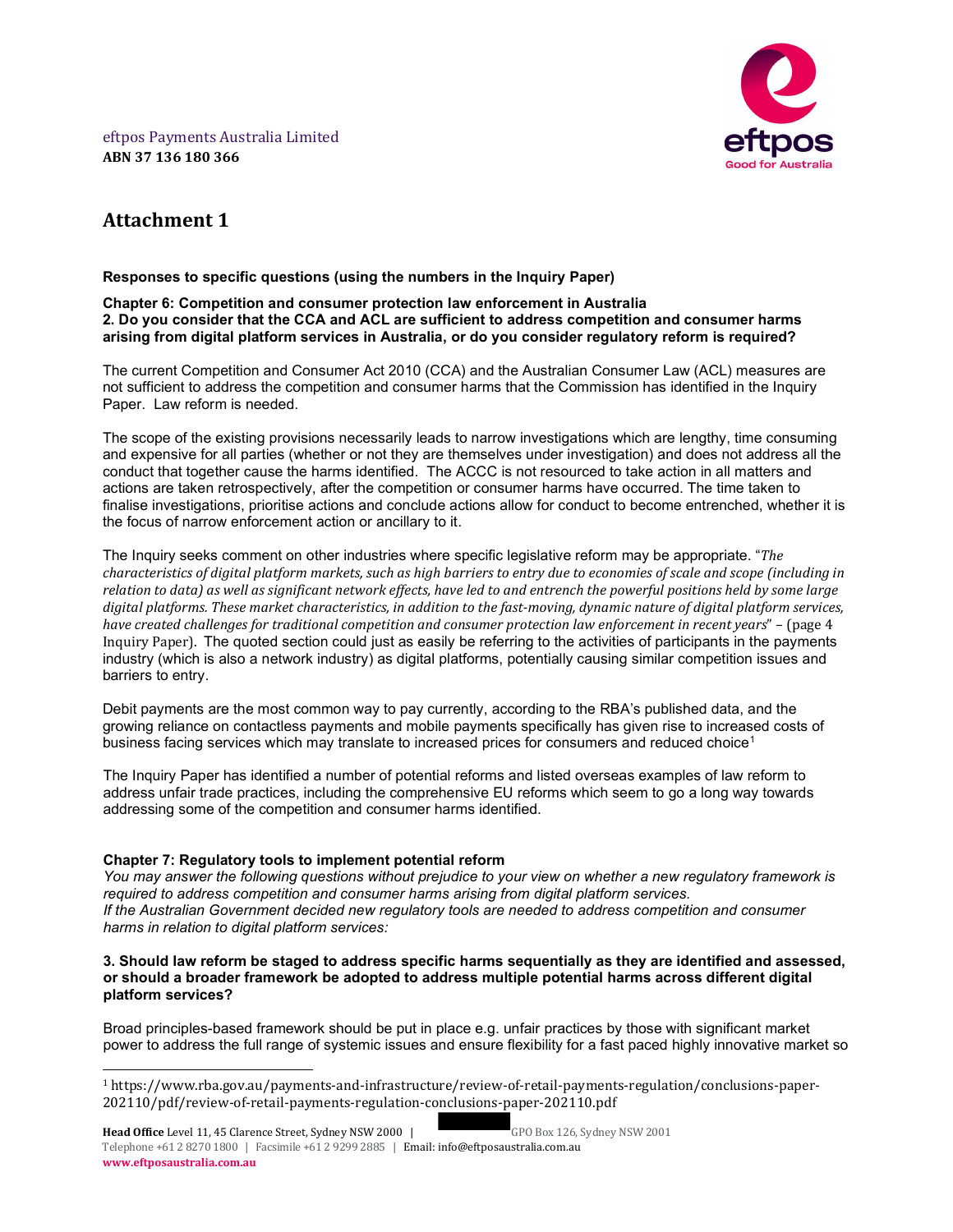

that constant legislation review is not required (as that is always behind the conduct giving rise to the concern and may not be quick enough to address the conduct before scale and habit are formed).

With the mix of measures proposed, both could be catered for in the law reform. By this we mean, a broad principles-based framework should be put in place in the legislation, such as to address the unfair trade practices by those with significant market power, to address the full range of systemic issues, together with authority to the Commission to set rules to provide flexibility for a fast paced highly innovative market so that constant legislation review is not required (as that is always behind the conduct giving rise to the concern). If considered necessary, an access regime structure could be implemented with authority to the Commission to approve an access regime. The rules (per the EU model and Inquiry paper) could then be implemented to address specific conduct.

4. What are the benefits, risks, costs and other considerations (such as proportionality, flexibility, adaptability, certainty, procedural fairness, and potential impact on incentives for investment and innovation) relevant to the application of each of the following regulatory tools to competition and consumer harms from digital platform services in Australia? eftpos considers that a combination of a), c) (including measures to achieve d)) and e) below would work best to provide the required certainty, flexibility and balance of benefit and burden of regulation.

a) prohibitions and obligations contained in legislation – Prohibitions in the legislation should be broad principles-based and supported by published rules set by the Commission and which allow reasonable cure time before the rules become effective. Ideally guidance would also be published by the Commission for new rules. This approach would provide businesses with the framework within which to work when developing products and services and go to market strategies. Regulator guidance addresses any risks posed by a broad principles-based approach. Any penalties should be reflective of the effect of the conduct. Obligations should be precise enough to effectively prevent harmful conduct, reduce the risk of over-capture and balance the benefit of the regulation with the burden of compliance. Both should not be so narrow that they can be easily circumvented or lead to even more narrow enforcement that does not address the overall conduct. Any unfair trade practices prohibition should consider the overall effect of the specific and surrounding conduct.

b) the development of code(s) of practice – Codes that have a degree of regulatory oversight seem to work better than others, even though they provide some accountability by the industry and flexibility for rapid modification to address inadequacies. However, if regulatory oversight and approval is required to get the best outcome from a code of practice, then it would be preferrable to have a conferral of rule-making powers on a regulatory authority.

c) the conferral of rule-making powers on a regulatory authority - this provides greater flexibility and adaptability than amendments to legislation and could apply to a specific conduct or entity if conduct was observed, within principles set out in the legislation. See comments in a) above on the rules making and enforcement process.

d) the introduction of pro-competition or pro-consumer measures following a finding of a competitive or consumer harm – It is unclear how this would work in practice (despite box 7.2 page 75). For example, if a finding of competitive or consumer harm is required, then that necessarily requires an investigation which raises the risks, cost and business interruption that occurs now under the existing enforcement measures. Given the scale would already have been achieved from the harm that was investigated, any undertaking or pro-competitive/proconsumer measure could be countered by subsequent action.

e) the introduction of a third-party access regime, and – Recognising that a change to the legislation is needed first, the Commission's process of the Inquiry could meet the requirements for it to declare these services under Part XIC of CCA and start making standard access obligations on the sector and binding rules of conduct and access determinations.

f) any other approaches not mentioned in chapter 7.

5. To what extent should a new framework in Australia align with those in overseas jurisdictions to promote regulatory alignment for global digital platforms and their users (both business users and consumers)? What are the key elements that should be aligned?